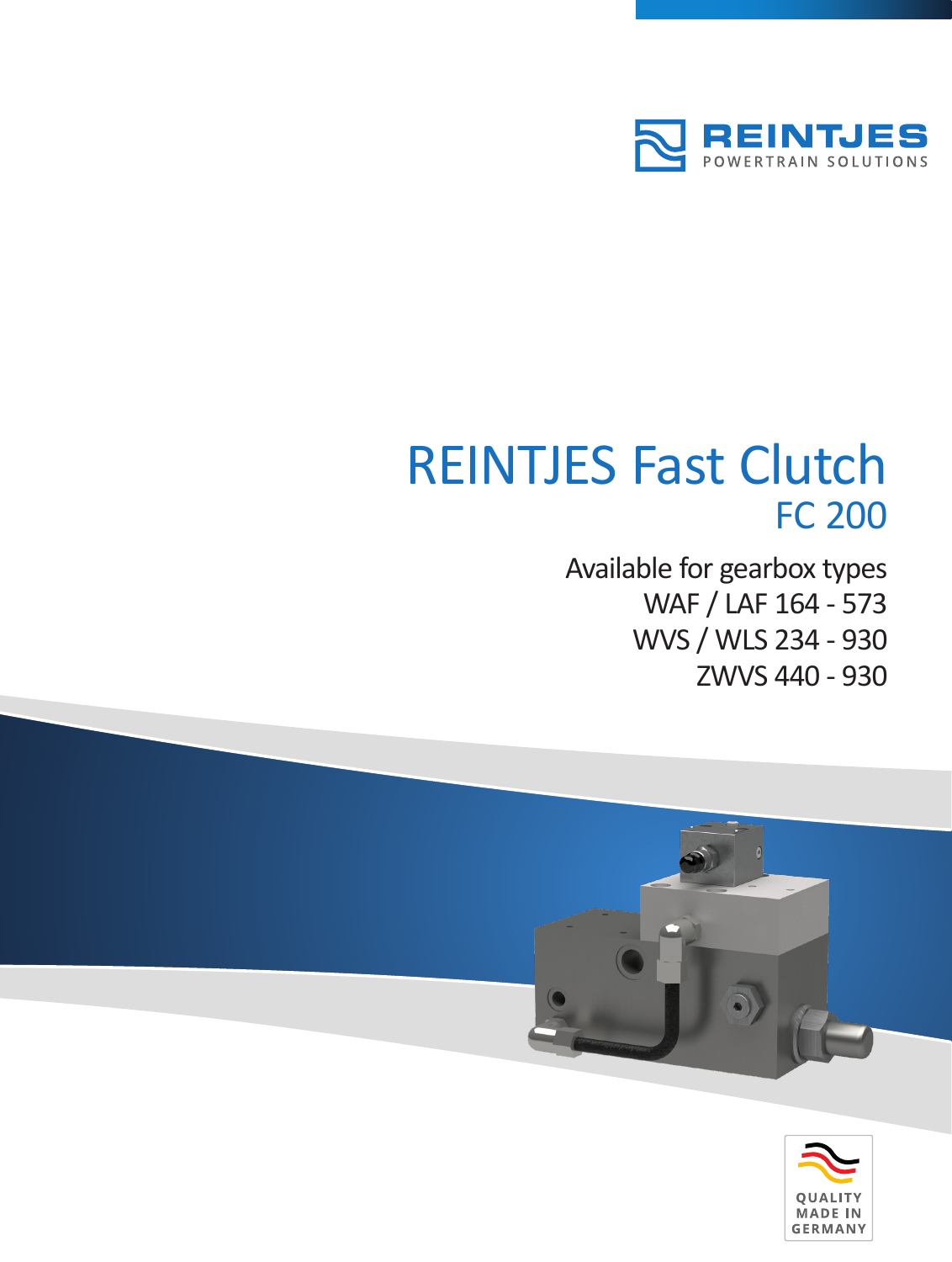### Fast shifting times ahead and astern with soft clutch engagement

## Solution: REINTJES Fast Clutch

#### **REINTJES Fast Clutch**

available for applications like:

- Wind farm transfer / supply vessels
- Tug boats
- Yachts
- **Fishing vessels**
- Inland waterway vessels

The "Fast Clutch" system is designed to achieve a fast and seamless engagement of the gearbox clutches in 1.5 to 2 seconds. This is achieved by increasing the pre-pressure of the gearbox hydraulic system.

The "Fast Clutch" system may be installed on new gearboxes or retrofitted on gearboxes that are already in operation.

The following options are available:

Option 1: "Fast Clutch"

The gearbox is equipped with components of the hydraulic system that ensure a permanently fast clutch engagement.

Option 2: "Fast Clutch Select"

The gearbox is equipped with components that allow for selecting "Fast Clutch" or standard operation.

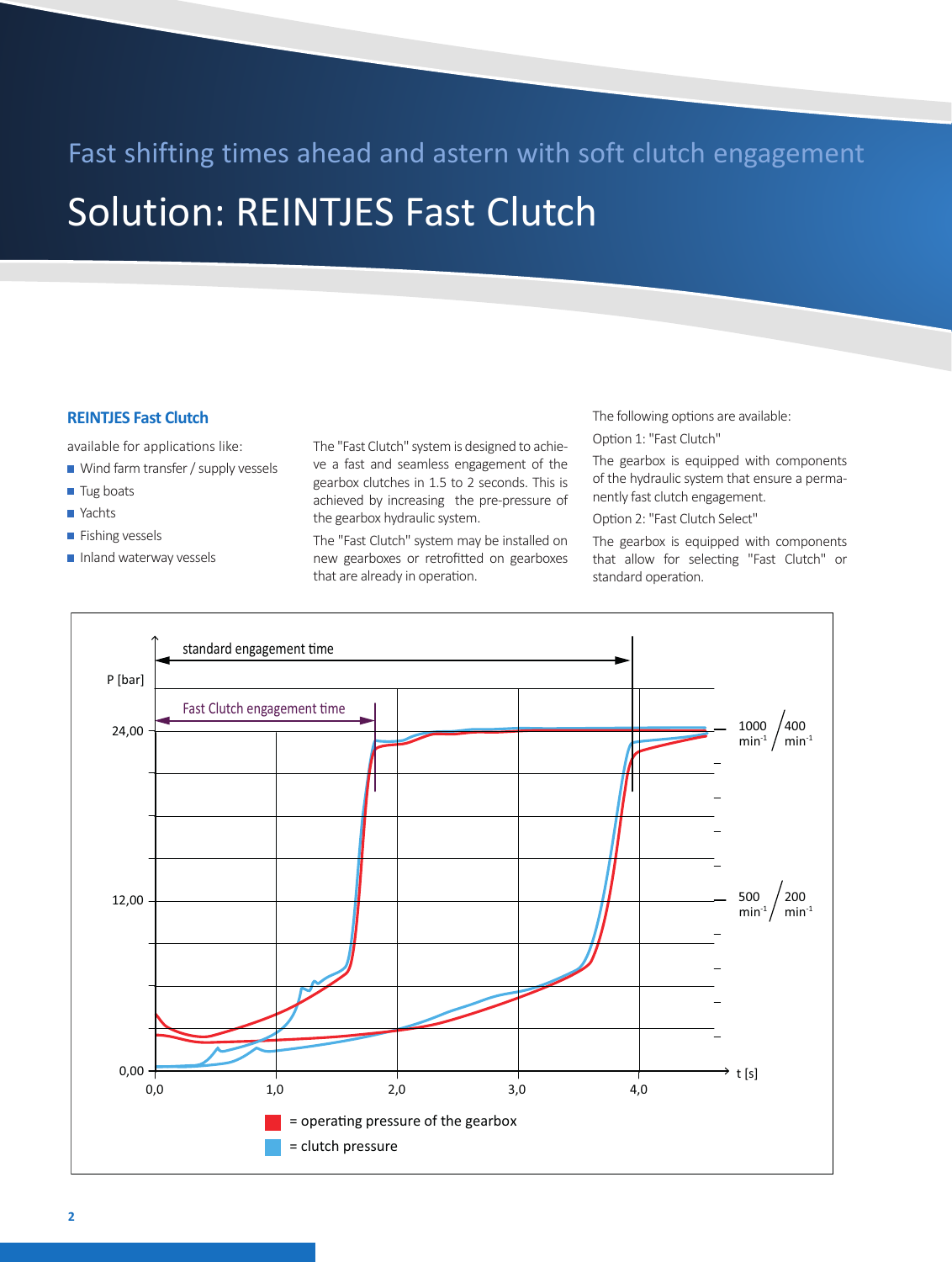

#### **"Fast Clutch"**

The pre-pressure of the hydraulic system is adjusted to achieve shortest shifting times for travel directions ahead and astern and yet a soft engagement of the clutches.

This system cannot be used in combination with the REINTJES Active Speed Control System "ADS".

REINTJES scope of supply:

- 1. Pressure build-up valve for Fast Clutch
- 2. Intermediate plate
- 3. Pressure control valve

#### **"Fast Clutch Select"**

The gearbox is equipped with a clutch engagement system which allows for selecting two different operating modes:

- Standard (normal acceleration of propeller shaft)
- Fast clutch Select" (fast acceleration of propeller shaft)

"Fast clutch Select" can be switched on or off by use of the additional spring returned 4/2 directional valve. "Fast clutch Select" may be combined with the REINTJES Active Speed Control System "ADS".

REINTJES scope of supply:

- 1. Pressure build-up valve for Fast Clutch
- 2. Intermediate plate
- 3. 4/2 directional valve
- 4. Pressure control valve